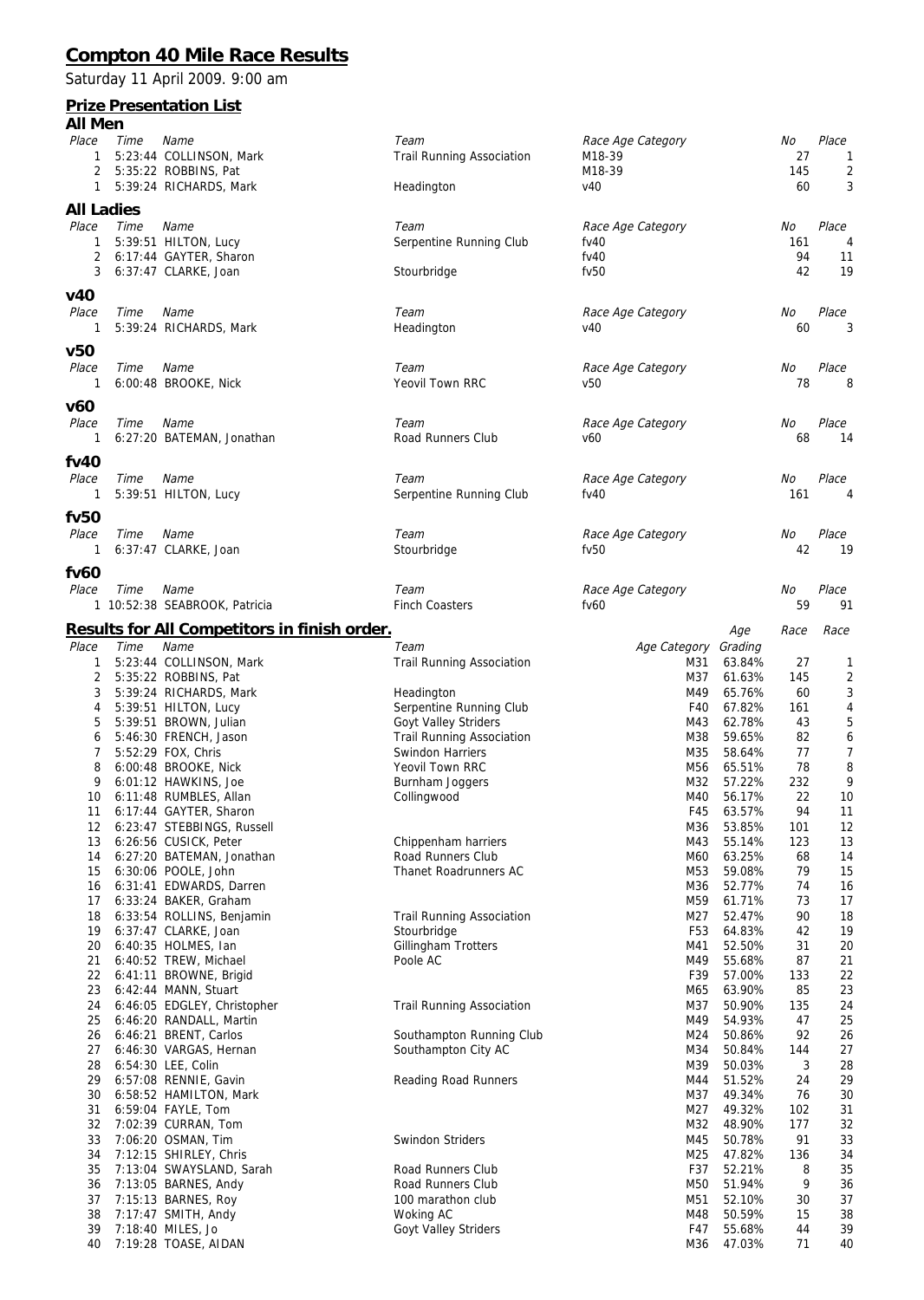| 41       |         | 7:20:40 CRUTCH, Nick                                     | <b>Woodstock Harriers</b>        | M49             | 50.65%           | 2        | 41           |
|----------|---------|----------------------------------------------------------|----------------------------------|-----------------|------------------|----------|--------------|
| 42       |         | 7:22:57 HAYNES, Giles                                    |                                  | M38             | 46.66%           | 12       | 42           |
| 43<br>44 |         | 7:27:10 CHAMBERLIN, Graeme<br>7:27:10 MUNDY, Jim         | <b>Sutton Runners</b>            | M32<br>M58      | 46.22%<br>53.80% | 89<br>62 | 43<br>44     |
| 45       |         | 7:27:19 CHEUNG, Yin-Hai                                  | <b>Sutton Runners</b>            | F35             | 50.55%           | 56       | 45           |
| 46       |         | 7:27:55 PRASAD, Naomi                                    | Fetcheveryone running club       | F27             | 50.48%           | 52       | 46           |
| 47       |         | 7:29:22 BUTCHER, Nick                                    |                                  | M35             | 45.99%           | 125      | 47           |
| 48       |         | 7:30:07 PHIL, Chalmers                                   | Trail Running Association        | M47             | 48.83%           | 293      | 48           |
| 49       |         | 7:30:07 FAIRBROTHER, George                              | Orpington RR                     | M45             | 48.10%           | 41       | 49           |
| 50       |         | 7:34:28 JOHNSON, Peter                                   | <b>Trail Running Association</b> | M55             | 51.56%           | 21       | 50           |
| 51       |         | 7:36:34 TAYLOR, Scott                                    |                                  | M32             | 45.27%           | 14       | 51           |
| 52       |         | 7:36:34 TURNER, Andrew                                   |                                  | M34             | 45.27%           | 17       | 52           |
| 53       |         | 7:41:09 LODGE, Stuart                                    | <b>Stragglers</b>                | M36             | 44.82%           | 176      | 53           |
| 54       |         | 7:41:09 SAVAGE, Gavin                                    | <b>Trail Running Association</b> | M27             | 44.82%           | 5        | 54           |
| 55       |         | 7:42:59 BENNET, Michael                                  | Orpington RR                     | M44             | 46.42%           | 84       | 55           |
| 56       |         | 7:42:59 SMALLWOOD, Jeremy                                | Orpington RR                     | M43             | 46.09%           | 40       | 56           |
| 57       |         | 7:48:30 BRUNO, David                                     |                                  | M30             | 44.12%           | 51       | 57           |
| 58       |         | 7:49:44 CAMERON, Fiona                                   | <b>Trail Running Association</b> | F48             | 52.46%           | 46       | 58           |
| 59       |         | 7:56:27 FINN, Anna                                       | Vegan Runners UK                 | F32             | 47.46%           | 18       | 59           |
| 60       |         | 7:56:28 DODDS, Philip                                    | <b>Forest Frolickers</b>         | M38             | 43.38%           | 49       | 60           |
| 61       |         | 7:56:37 BARRY, Steve                                     |                                  | M40             | 43.82%           | 39       | 61           |
| 62       |         | 7:56:38 LEIGH, Trevor                                    |                                  | M57             | 50.03%           | 110      | 62           |
| 63       |         | 8:02:05 SAWYER, David                                    | Tring Running Club               | M45             | 44.91%           | 95       | 63           |
| 64       |         | 8:04:58 HILL, Tony                                       |                                  | M59             | 50.06%           | 57       | 64           |
| 65       |         | 8:06:03 GILMORE, Anna                                    |                                  | F <sub>26</sub> | 46.52%           | 11       | 65           |
| 66       |         | 8:06:03 BOOTHER, Tom                                     |                                  | M28             | 42.52%           | 10       | 66           |
| 67       |         | 8:09:13 IVES, Andy                                       |                                  | M50             | 45.98%           | 96       | 67           |
| 68       |         | 8:13:28 ROWNTREE, Karen                                  | Grange Farm & Dunmow             | F47             | 49.50%           | 19       | 68           |
| 69       |         | 8:13:28 ROWNTREE, Tim                                    | Grange Farm & Dunmow             | M51             | 45.95%           | 20       | 69           |
| 70       |         | 8:25:34 SCHOLTE, Paul                                    | Peel RR                          | M38             | 40.88%           | 114      | 70           |
| 71       |         | 8:25:34 DOWLING, Gary                                    | Peel RR                          | M41             | 41.60%           | 118      | 71           |
| 72       |         | 8:27:50 ILOTT, Martin                                    |                                  | M44             | 42.32%           | 6        | 72           |
| 73       |         | 8:27:50 REYNOLDS, Mark                                   |                                  | M37             | 40.70%           | 54       | 73           |
| 74       |         | 8:36:04 GILBERT, John                                    | 100 marathon club                | M58             | 46.62%           | 29       | 74           |
| 75       |         | 8:49:28 GREAVES, Martyn                                  | <b>Fittleworth Flyers</b>        | M52             | 43.17%           | 72       | 75           |
| 76       |         | 8:55:44 BREAGAN, Heidi                                   |                                  | F33             | 42.20%           | 53       | 76           |
| 77       |         | 8:55:44 TAKANO, Hideo                                    | Dorking & Mole Valley            | M42             | 39.54%           | 13       | 77           |
| 78       |         | 8:56:23 JENNINGS, Mark                                   | Eastleigh RC                     | M50             | 41.94%           | 4        | 78           |
| 79       |         | 8:56:58 TURLEY, Elisabeth                                |                                  | F <sub>56</sub> | 49.44%           | 34       | 79           |
| 80       |         | 9:12:04 JACKSON, Jen                                     | Fetcheveryone running club       | F32             | 40.96%           | 75       | 80           |
| 81       |         | 9:17:08 NEWMAN, Don                                      | <b>Trail Running Association</b> | M60             | 43.97%           | 61       | 81           |
| 82       |         | 9:21:42 HOBBS, Patrick                                   | <b>Trail Running Association</b> | M58             | 42.83%           | 55       | 82           |
| 83       |         | 9:21:42 JOHNSTON, Kim                                    | <b>Trail Running Association</b> | M48             | 39.43%           | 88       | 83           |
| 84       |         | 9:42:05 LAIRD, Nuala                                     | Long Distance Walkers Assoc      | F52             | 43.89%           | 174      | 84           |
| 85       |         | 9:42:06 WESTON, Andy                                     |                                  | M50             | 38.64%           | 33       | 85           |
| 86       |         | 9:52:41 RAYMEN, Glyn James                               | Leighton funrunners              | M36             | 34.87%           | 106      | 86           |
|          |         | 87 10:07:14 BOOTH, Andrew                                | <b>Trail Running Association</b> | M42             | 34.88%           | 32       | 87           |
|          |         | 88 10:20:20 THOMASON, Francis                            | Road Runners Club                | M60             | 39.49%           | 97       | 88           |
|          |         | 89 10:24:27 CONNAGHTON, Mike                             | <b>Trail Running Association</b> | M46             | 34.93%           | 70       | 89           |
|          |         | 90 10:52:37 TYTLER, Kathy                                | Reading Road Runners             | F <sub>52</sub> | 39.15%           | 7        | 90           |
|          |         | 91 10:52:38 SEABROOK, Patricia                           | <b>Finch Coasters</b>            | F69             | 47.19%           | 59       | 91           |
|          |         | 92 10:52:39 COATES, Annie                                | Trail Running Association        | F44             | 36.49%           | 142      | 92           |
|          |         | There were 92 finishers in the All Competitors category. |                                  |                 |                  |          |              |
|          |         |                                                          |                                  |                 |                  |          |              |
|          |         | Result of Mixed Teams team competition.                  |                                  |                 |                  |          |              |
|          |         | (3 competitors per team. Based on cumulative position.)  |                                  |                 |                  |          |              |
|          |         | 1 : Trail Running Association                            |                                  |                 |                  | Race     | Race         |
| Place    |         | Time Name                                                | Race Age Category                |                 |                  |          |              |
| 1        |         | 5:23:44 COLLINSON, Mark                                  | M18-39                           |                 |                  | 27       | $\mathbf{1}$ |
|          | 6       | 5:46:30 FRENCH, Jason                                    | M18-39                           |                 |                  | 82       | 6            |
| 18       |         | 6:33:54 ROLLINS, Benjamin                                | M18-39                           |                 |                  | 90       | 18           |
| 25       |         | 17:44:08 Totals                                          |                                  |                 |                  |          |              |
|          |         |                                                          |                                  |                 |                  |          |              |
|          | 2:      | <b>Road Runners Club</b>                                 |                                  |                 |                  | Race     | Race         |
| Place    |         | Time Name                                                | Race Age Category                |                 |                  |          |              |
| 14       |         | 6:27:20 BATEMAN, Jonathan                                | v60                              |                 |                  | 68       | 14           |
| 35       |         | 7:13:04 SWAYSLAND, Sarah                                 | F18-39                           |                 |                  | 8        | 35           |
| 36       |         | 7:13:05 BARNES, Andy                                     | v50                              |                 |                  | 9        | 36           |
| 85       |         | 20:53:29 Totals                                          |                                  |                 |                  |          |              |
|          |         | 3: Trail Running Association                             |                                  |                 |                  | Race     | Race         |
| Place    |         | Time Name                                                | Race Age Category                |                 |                  |          |              |
| 24       |         | 6:46:05 EDGLEY, Christopher                              | M18-39                           |                 |                  | 135      | 24           |
| 48       |         | 7:30:07 PHIL, Chalmers                                   | V <sub>40</sub>                  |                 |                  | 293      | 48           |
| 50       | 7:34:28 | JOHNSON, Peter                                           | v50                              |                 |                  | 21       | 50           |
| 122      |         | 21:50:40 Totals                                          |                                  |                 |                  |          |              |
|          |         | 4 : Orpington RR                                         |                                  |                 |                  | Race     | Race         |
| Place    |         | Time Name                                                | Race Age Category                |                 |                  |          |              |
| 49       |         | 7:30:07 FAIRBROTHER, George                              | v40                              |                 |                  | 41       | 49           |
| 55       |         | 7:42:59 BENNET, Michael                                  | v40                              |                 |                  | 84       | 55           |
| 56       |         | 7:42:59<br>SMALLWOOD, Jeremy                             | V <sub>40</sub>                  |                 |                  | 40       | 56           |
|          |         |                                                          |                                  |                 |                  |          |              |
| 160      |         | 22:56:05 Totals                                          |                                  |                 |                  |          |              |